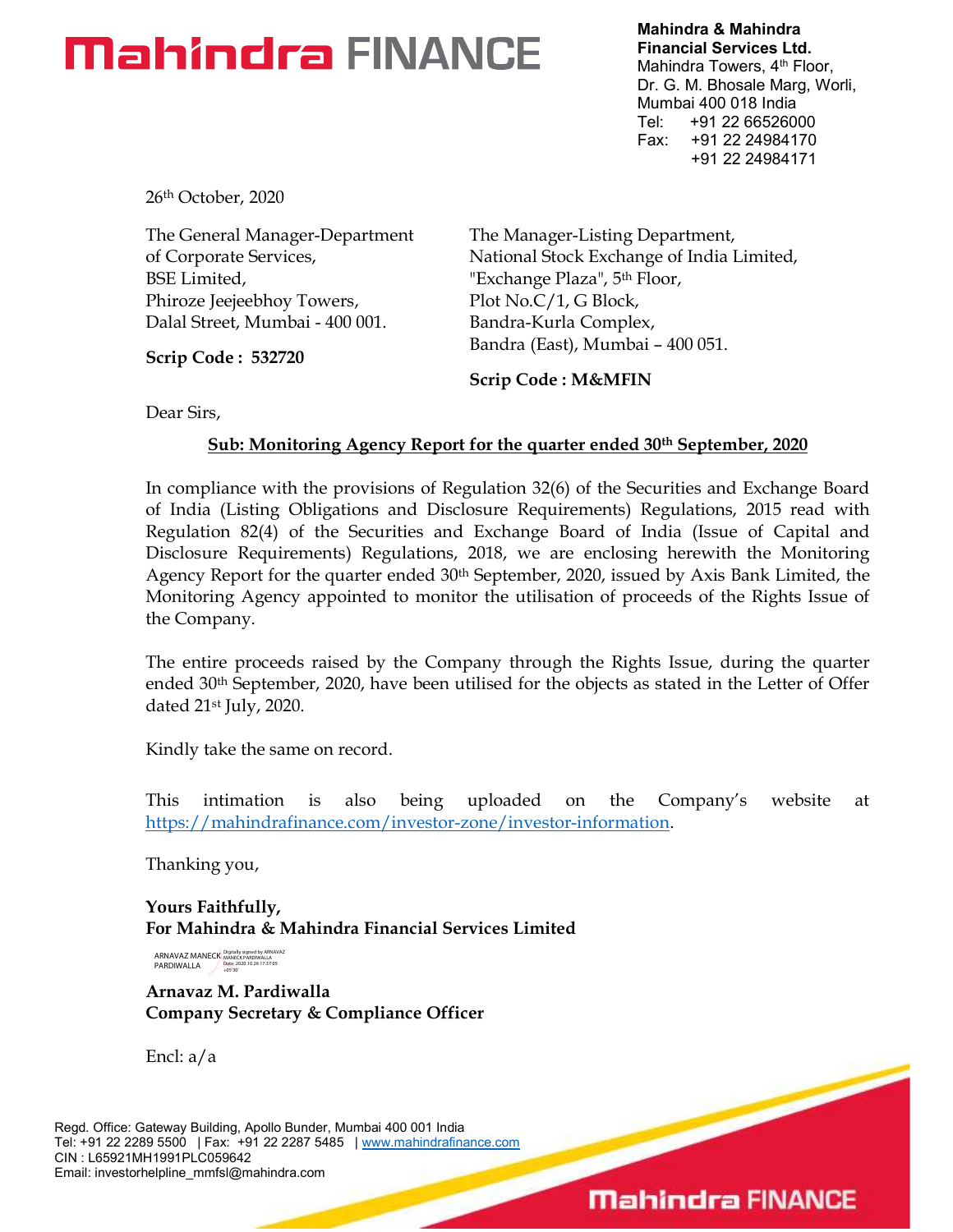### **AXB/CO/IFB-TS/2020-21/78**

October 26, 2020

**To, Mahindra & Mahindra Financial Services Limited** Mahindra Towers, 4<sup>th</sup> Floor Dr. G. M. Bhosale Marg, Worli Mumbai – 400018, India

Dear Sir,

## **Sub: Mahindra & Mahindra Financial Services Limited (the Company) – Monitoring Agency Report**

We write in our capacity of Monitoring Agent to the Company and refer to our duties cast under Regulation 82(2) of the Securities & Exchange Board of India (Issue of Capital & Disclosure Requirements) Regulations, 2018.

In terms of above, please find attached the Monitoring Report for the quarter ended on September 30, 2020 as per Schedule XI of the aforesaid SEBI Regulations.

Request you to kindly take the same on records.

Thanking you.

**For and on behalf of Axis Bank Ltd**

**Authorized Signatory**

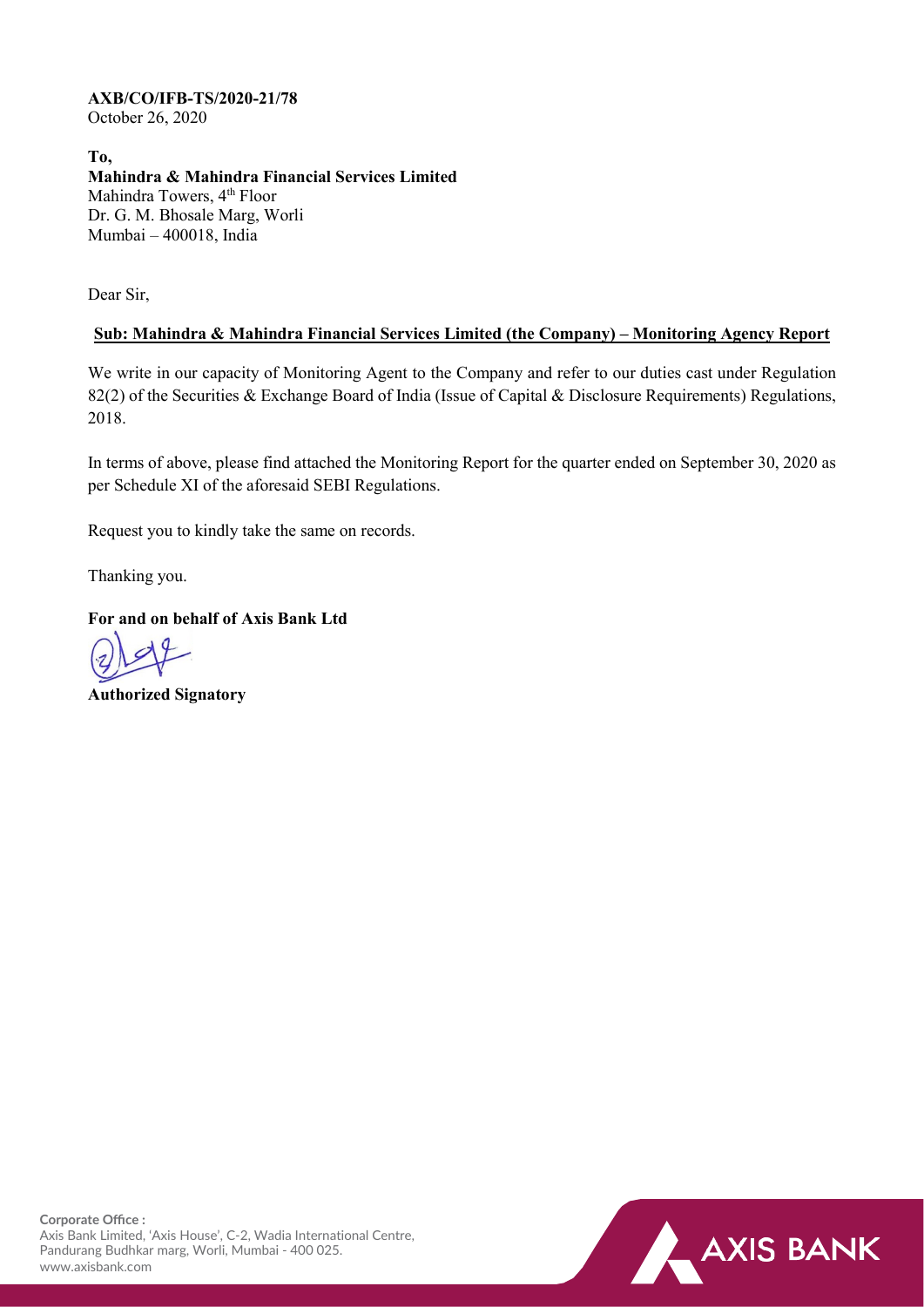#### **Report of the Monitoring Agency**

Name of the Issuer: **Mahindra & Mahindra Financial Services Limited**

For Quarter ended: **30th September 2020**

Name of the Monitoring Agency: **Axis Bank Limited**

(a) Deviation from the objects: **No deviation from objects** 

(b) Range of Deviation: **Not applicable** 

Declaration:

We declare that this report is based on the format as prescribed by SEBI (ICDR) Regulations, 2018, as amended. We further declare that this report provides a true and fair view of the utilization of issue proceeds.

We declare that we do not have any direct / indirect interest in or relationship with the issuer/promoters/directors/management and also confirm that we do not perceive any conflict of interest in such relationship / interest while monitoring and reporting the utilization of issue proceeds by the issuer. We also declare that the certificate is provided on the basis of management representation and certification provided by the independent chartered accountant.

**For and on behalf of Axis Bank Ltd**

**Name:** Mangalagowri Bhat **Date:** October 26, 2020



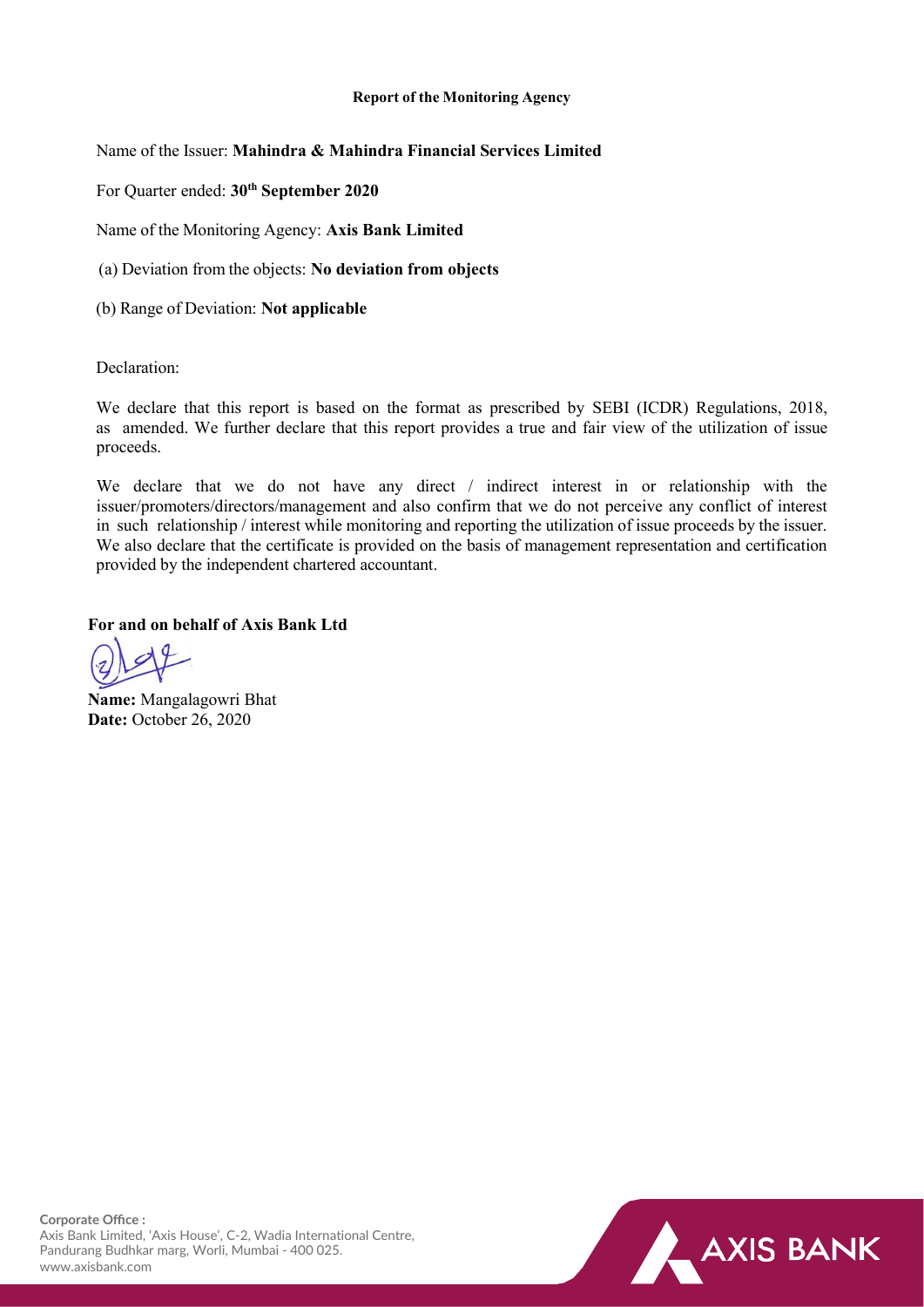#### **Issuer Details:**

Name of the issuer : Mahindra & Mahindra Financial Services Limited<br>The name of the promoter of the issuer : Mahindra & Mahindra Limited The name of the promoter of the issuer : Mahindra & Mahindra Limited Services : Financial Services Industry/sector to which it belongs

2) **Issue Details**:

Type of Issue (public/rights)<br>Type of specified securities Type of specified securities : Equity Shares (Fully paid-up)<br>
Issue size : Rs. 3088.82 Crores

- 
- 
- 
- :  $28^{th}$  July 2020 to  $11^{th}$  August 2020<br>: Rights Issue
- 
- 
- : Rs. 3088.82 Crores

#### 3) **Details of the arrangement made to ensure the monitoring of issue proceeds:**

| <b>Particulars</b>                                                                                                               | <b>Reply</b> | <b>Comments of Monitoring</b><br>Agency | <b>Comments of the Board of</b><br><b>Directors</b> |
|----------------------------------------------------------------------------------------------------------------------------------|--------------|-----------------------------------------|-----------------------------------------------------|
| Whether all the utilization is as<br>per disclosure in Offer<br>Document?                                                        | Yes/No       | Yes                                     | Yes                                                 |
| Whether Shareholder approval is<br>obtained in case of material<br>deviations# from expenditures<br>disclosed in Offer Document? | Yes/No       | Not applicable                          | Not applicable                                      |
| Whether means of finance for<br>disclosed objects of the Issue has<br>changed?                                                   | Yes/No       | Not applicable                          | Not applicable                                      |
| Any major deviation observed<br>over the earlier monitoring<br>agency reports?                                                   | Yes/No       | Not applicable                          | Not applicable                                      |
| Whether all Government /<br>Statutory approvals related to the<br>object(s) obtained?                                            | Yes/No       | Not applicable                          | Not applicable                                      |
| Whether all arrangements<br>pertaining to technical<br>assistance/collaboration are in<br>operation?                             | Yes/No       | Not Applicable                          | Not Applicable                                      |
| Any favorable events improving<br>object(s) viability                                                                            | Yes/No       | Not Applicable                          | Not Applicable                                      |
| Any unfavorable events<br>affecting object(s) viability                                                                          | Yes/No       | Not Applicable                          | Not Applicable                                      |
| Any other relevant information<br>that may materially affect the<br>decision making of the investors                             | Yes/No       | N <sub>0</sub>                          | N <sub>0</sub>                                      |

*# Where material deviation may be defined to mean:*

- *a) Deviation in the objects or purposes for which the funds have been raised;*
- b) Deviation in the amount of funds actually utilized by more than 10% of the amount projected in the offer *documents.*

#### **4) Details of object(s)s to be monitored:**

(i) Cost of objects-

 $214$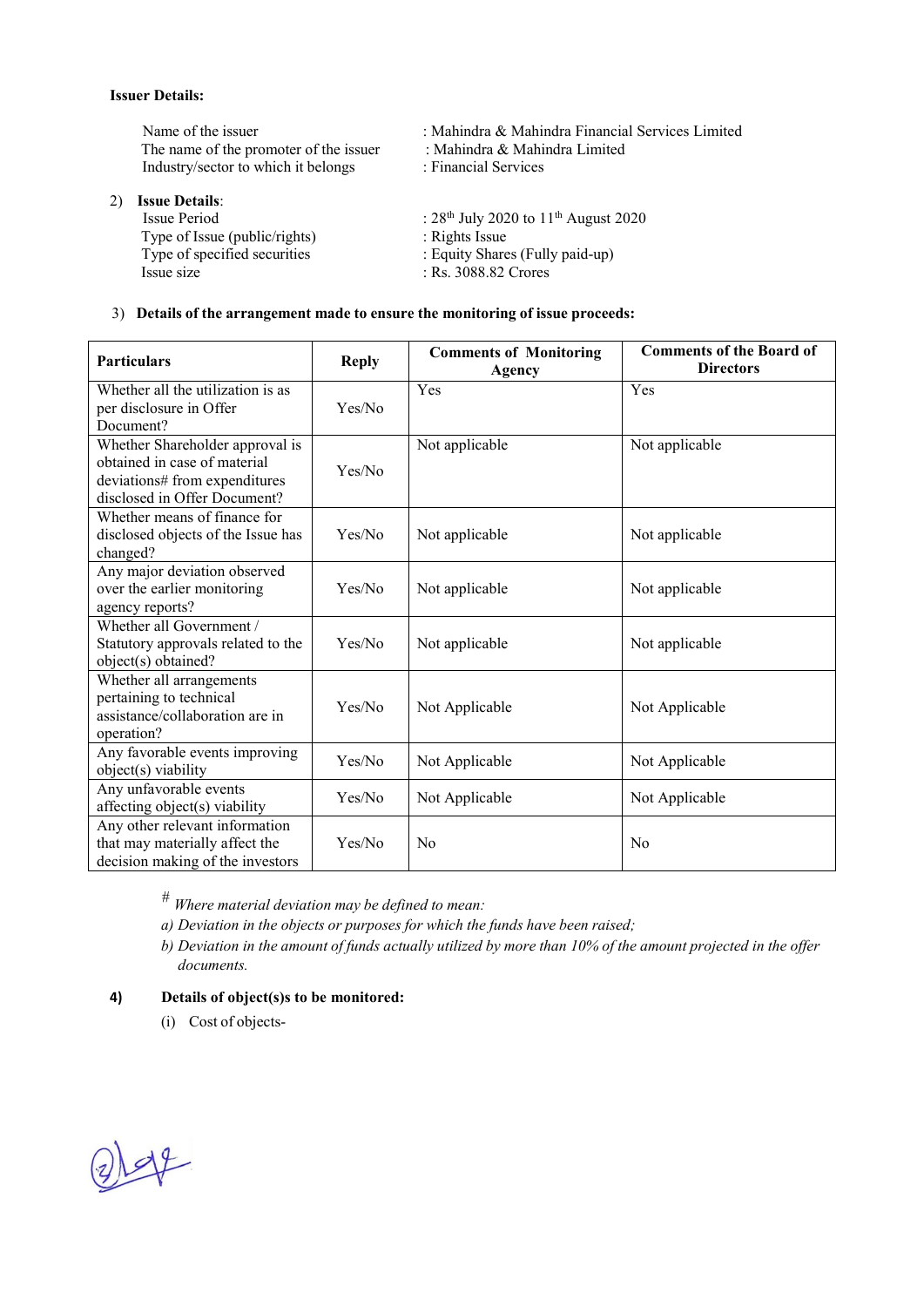|                 | <b>Item Head</b>                                                                                                                      | Original                                                         |                          |                                                      | <b>Comments of the Board of Directors</b> |                                        |                                                       |
|-----------------|---------------------------------------------------------------------------------------------------------------------------------------|------------------------------------------------------------------|--------------------------|------------------------------------------------------|-------------------------------------------|----------------------------------------|-------------------------------------------------------|
| SI.<br>$\bf No$ |                                                                                                                                       | Cost (as per<br><b>Offer</b><br>Document)<br>(Rs. in<br>million) | <b>Revised</b><br>Cost   | <b>Comments</b><br>of<br><b>Monitoring</b><br>Agency | <b>Reason</b><br>of cost<br>revision      | <b>Proposed</b><br>financing<br>option | <b>Particulars of</b><br>firm<br>arrangements<br>made |
| 1               | Repayment / prepayment<br>of certain outstanding<br>borrowings availed by the<br>Company                                              | 16,000                                                           | <b>Not</b><br>applicable |                                                      | Not Applicable<br>Not Applicable          |                                        |                                                       |
| $\overline{2}$  | Augmenting the long-<br>term capital and resources<br>for meeting funding<br>requirements for our<br>Company's business<br>activities | 8,000                                                            | <b>Not</b><br>applicable |                                                      |                                           |                                        |                                                       |
| 3               | General corporate<br>purposes                                                                                                         | 6,790.75                                                         | Not<br>applicable        |                                                      |                                           |                                        |                                                       |
|                 | Total                                                                                                                                 | 30,790.75                                                        |                          |                                                      |                                           |                                        |                                                       |

(ii) Progress in the objects-

| SI.<br>N<br>$\mathbf{0}$ | <b>Item Head</b>                                                                                                                        | <b>Amount</b> as<br>proposed<br>in Offer<br><b>Document</b><br>(Rs. in<br>million) | <b>Amount utilized</b>                                 |                                              |                                                        |                                      |                                                                 | <b>Comments of the Board</b><br>of Directors |                                        |
|--------------------------|-----------------------------------------------------------------------------------------------------------------------------------------|------------------------------------------------------------------------------------|--------------------------------------------------------|----------------------------------------------|--------------------------------------------------------|--------------------------------------|-----------------------------------------------------------------|----------------------------------------------|----------------------------------------|
|                          |                                                                                                                                         |                                                                                    | As at<br><b>Beginni</b><br>ng of<br>the<br>Quarte<br>r | During the<br>quarter<br>(Rs. in<br>million) | At the end<br>of the<br>quarter<br>(Rs. in<br>million) | <b>Total</b><br>unutilized<br>amount | <b>Comments</b><br><sub>of</sub><br><b>Monitoring</b><br>Agency | <b>Reason for</b><br>idle funds              | <b>Proposed</b><br>course of<br>action |
| 1                        | Repayment /<br>prepayment of<br>certain outstanding<br>borrowings availed<br>by the Company                                             | 16,000.00                                                                          | N.A.                                                   | 16,000.00                                    | 16,000.00                                              | <b>NIL</b>                           | $\overline{\phantom{0}}$                                        |                                              |                                        |
| 2                        | Augmenting the<br>long-term capital<br>and resources for<br>meeting funding<br>requirements for<br>the Company's<br>business activities | 8,000.00                                                                           | N.A.                                                   | 8,000.00                                     | 8,000.00                                               | <b>NIL</b>                           | $\overline{\phantom{0}}$                                        | Not Applicable                               |                                        |
| 3                        | General corporate<br>purposes                                                                                                           | 6,790.75                                                                           | N.A.                                                   | 6790.75                                      | 6790.75                                                | <b>NIL</b>                           | $\overline{\phantom{0}}$                                        |                                              |                                        |
|                          | Total                                                                                                                                   | 30,790.75                                                                          | $\blacksquare$                                         | 30,790.75                                    | 30,790.75                                              | -                                    |                                                                 |                                              |                                        |

\* Pursuant to Regulation 82(2) of SEBI (ICDR) Regulations Monitoring Agency is not commenting on the utilization of issue proceeds under the head General Corporate Purpose.

| Sr. No.        | <b>Type of</b><br>instrument<br>and name of<br>the entity<br>invested in | Amount<br>invested | <b>Maturity</b><br>date | Earning | Return on<br>Investment<br>(9/0) | <b>Market</b><br>Value as at<br>the end of<br>quarter |
|----------------|--------------------------------------------------------------------------|--------------------|-------------------------|---------|----------------------------------|-------------------------------------------------------|
| Not applicable |                                                                          |                    |                         |         |                                  |                                                       |

 $Q) 144$